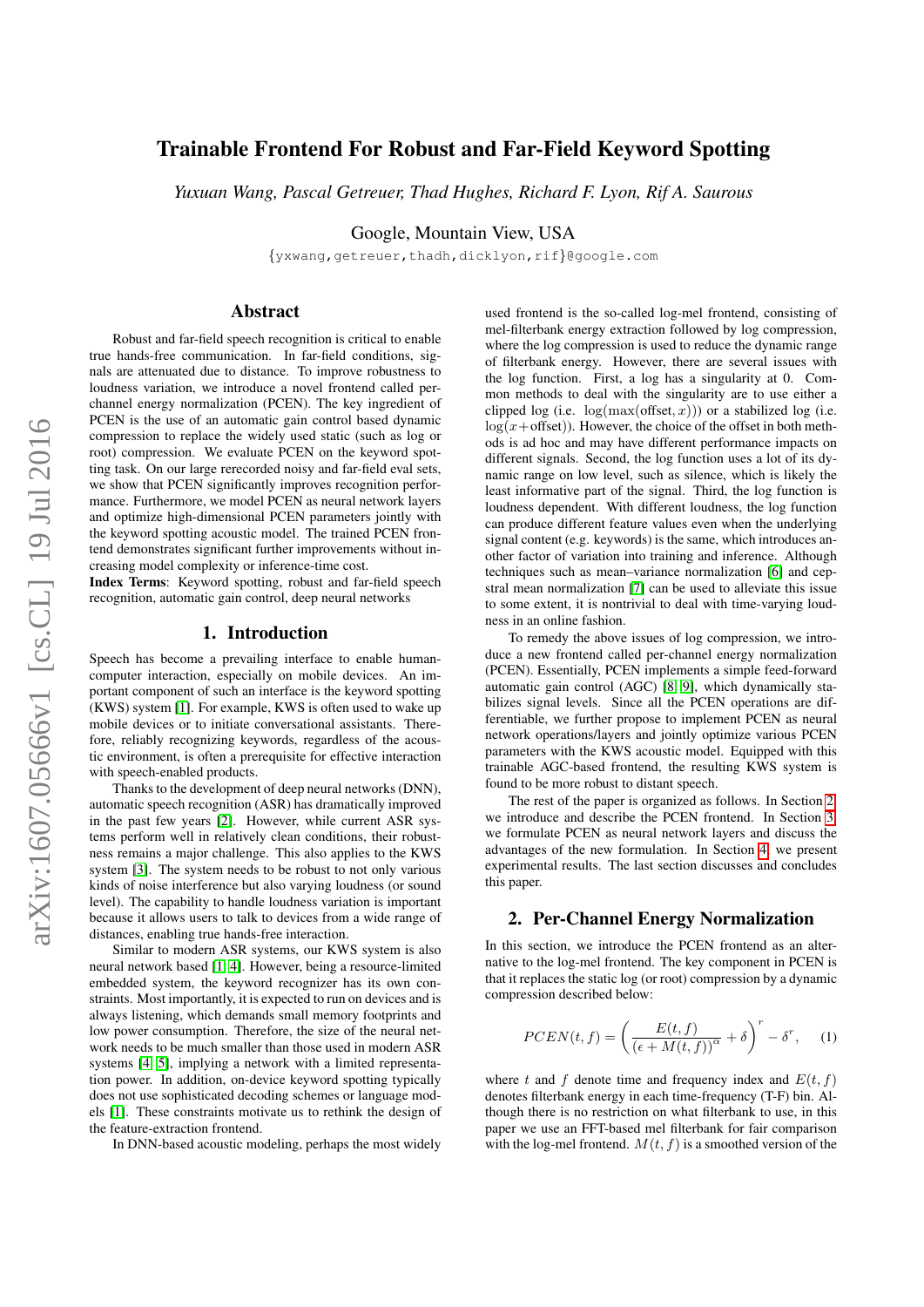

<span id="page-1-1"></span>Figure 1: *log-mel and PCEN features on a speech utterance.*

filterbank energy  $E(t, f)$  and is computed using a first-order infinite impulse response (IIR) filter,

$$
M(t, f) = (1 - s)M(t - 1, f) + sE(t, f),
$$
 (2)

where s is the smoothing coefficient.  $\epsilon$  is a small constant to prevent division by zero. We arbitrarily chose  $10^{-6}$  here and found it does not have significant performance impact. Essentially, the  $E(t, f)/(\epsilon + M(t, f))^{\alpha}$  part implements a form of feed-forward AGC [\[9\]](#page-4-8). The AGC strength (or gain normalization strength) is controlled by the parameter  $\alpha \in [0, 1]$ , where larger  $\alpha$  indicates stronger gain normalization. Note that due to smoothing,  $M(t, f)$  mainly carries the loudness profile of  $E(t, f)$ , which is subsequently normalized out. Also note that this operation is causal and is done for each channel independently, making it suitable for real-time implementation. The AGC emphasizes changes relative to recent spectral history and adapts to channel effects including loudness [\[8\]](#page-4-7).

Following the AGC, we perform a stabilized root compression to further reduce the dynamic range using offset  $\delta$  and exponent r. We note that the offset  $\delta$  introduces a flat start to the stabilized root compression curve, which resembles an optimized spectral subtraction curve [\[10\]](#page-4-9). It is worth noting that the main parameters in PCEN are the AGC strength  $\alpha$  and smoothing coefficient s, whose choices depend on the loudness distribution of data.

Figure [1](#page-1-1) compares the log-mel feature with PCEN feature on a speech utterance, where log-mel uses stabilized log with offset = 0.1 and PCEN uses  $s = 0.025, \alpha = 0.98, \delta = 2$ and  $r = 0.5$ . Note that  $s = 0.025$  translates to a 40-frame time constant for the IIR smoother. We can see that similar to log-mel, PCEN reduces the dynamic range of filterbank energy while still preserving prominent speech patterns. However, note that in several intervals (e.g. the first 30 frames and frame 120 to 170), low-level signals that do not carry useful information are amplified by the log operation, whereas



<span id="page-1-2"></span>Figure 2: *Schematic diagram of the trainable PCEN frontend. The acoustic model and frontend are jointly trained using backpropagation.*

in PCEN they are relatively flat. In addition, PCEN tends to enhance speech onsets, which are important for noise and reverberation robustness. One way to understand the onset enhancement effect is to rewrite  $E(t, f)/(\epsilon + M(t, f))^{\alpha}$  as  $\exp(\log(E(t, f)) - \alpha \log(\epsilon + M(t, f)))$ . That is, PCEN can be interpreted as performing a partial log-domain high-pass filtering followed by an exponential expansion, which helps enhance transitions. This is similar to the RASTA filtering used for channel normalization [\[11\]](#page-4-10).

## 3. Trainable PCEN Frontend

<span id="page-1-0"></span>As can be seen in Equation [1,](#page-0-1) PCEN introduces several parameters. These parameters need to be manually tuned, which is a labor intensive and inherently suboptimal process. In some cases, manual tuning can become impossible. For example, when one wants to jointly tune all parameters with a moderate resolution, the number of parameter combinations can easily explode. One of our original motivations is to find a way to automatically optimize the various PCEN parameters together, such that human efforts can be reduced.

Fortunately, all the PCEN operations are differentiable, permitting gradient-based optimization w.r.t. hyperparameters. We first describe how to learn gain normalization related parameters  $\alpha$ ,  $\delta$  and r. With precomputed filterbank energy E and the corresponding smoother M, PCEN can be easily expressed as matrix operations, hence representable with standard neural network layers. Taking advantage of the modularity of the neural network, we can feed the PCEN layer outputs as features to the original KWS acoustic model and jointly optimize them. Given the KWS acoustic model loss function, we can use backpropagation to compute the gradient w.r.t. those parameters and update them iteratively using stochastic gradient descent (SGD). To ensure parameter positivity, we do gradient updates on their log values and then take exponentials.

The neural-network formulation offers more than automatic parameter finding. In the standard PCEN formulation (Equation [1\)](#page-0-1), we restrict the parameters to be scalars shared across all T-F bins and manually tune them, because it is difficult to design high-dimensional parameters. With the neural-networkbased formulation, we can generalize PCEN parameters to be frequency- or even time-frequency dependent and let SGD optimize their values automatically.

We can extend this idea to learning the smoother  $M$  as well. Specifically, we would like to learn the smoothing coefficient s, which controls the time constant of the IIR smoother. One way to achieve this would be to model the smoother as a recurrent neural network with a trainable s. Another way is to predetermine several smoothing coefficients and learn a weighted com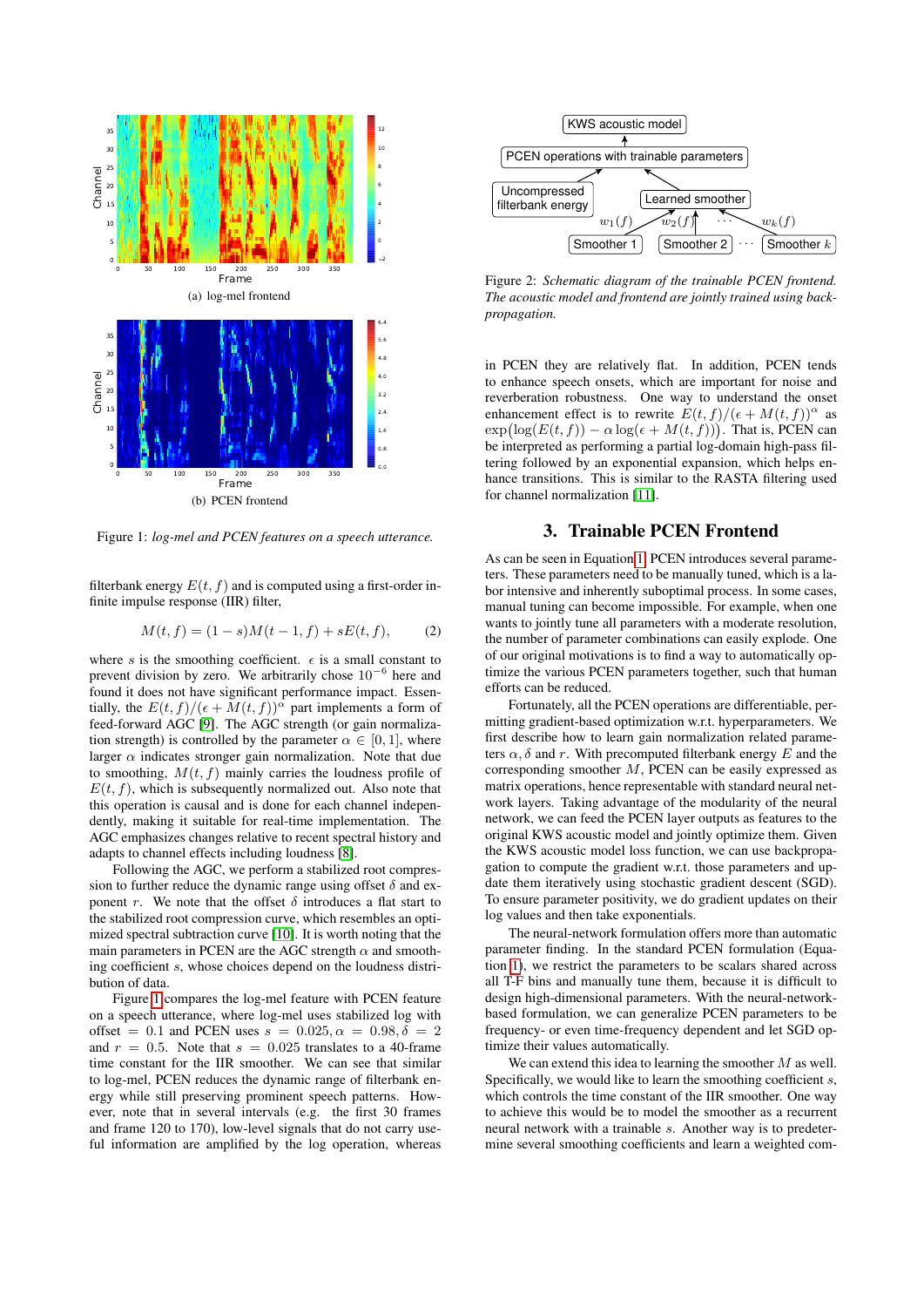bination of several smoother outputs. In this work, we choose the second method and learn a frequency-dependent convex combination, i.e. (time index  $t$  is omitted here)

$$
M(f) = \sum_{k=1}^{K} w_k(f) M_k(f)
$$
  
s.t.  $w_k(f) \ge 0$  and  $\sum_{k=1}^{K} w_k(f) = 1,$  (3)

where  $K$  is the number of smoothers. The constraints in Equation [3](#page-2-1) can be satisfied by computing  $w_k(f)$  as  $\exp(\overline{z_k(f)}) / \sum_k \exp(z_k(f))$  where  $z_k(f) \in \mathbb{R}$ . Similar to above, we can compute gradient w.r.t. all  $z_k(f)$  and update them iteratively.

Figure [2](#page-1-2) illustrates the joint PCEN frontend and KWS model. Here, we would like to point out an important design choice. In our design, all the trainable parameters are dataindependent, meaning that they are not conditioned on any input features (that is, they are the "leaf" nodes in the computation graph). After training, the learned parameters are frozen and do not change for different signals. This design choice avoids introducing additional network weights and computational cost during inference, because we can simply hardcode the trained parameters into the PCEN frontend. Although it is entirely possible that data-dependent parameter learning can further improve performance, it is important to strike a balance between accuracy and resource usage for always-listening KWS.

### 4. Experiments

#### <span id="page-2-0"></span>4.1. Experimental setup

Our KWS system uses a convolutional neural network (CNN) [\[4\]](#page-4-3). The input to the CNN consists of 23 left context frames and 8 right context frames (32 frames in total). For both log-mel and PCEN frontend, each frame is computed based on a 40-channel mel filterbank with 25ms windowing and 10ms frame shift. The CNN consists of a convolutional layer with 308 feature maps and  $8 \times 8$  non-overlapping kernels, followed by a linear projection layer of size 32 and a fully connected rectified linear unit layer of size 128. The CNN is trained on large internal training sets to detect the keyword "Ok Google". The interested reader is referred to [\[1,](#page-4-0) [3,](#page-4-2) [4\]](#page-4-3) for more details such as decoding.

To improve noise robustness, we perform multi-condition training by artificially corrupting each utterance with various interfering background noises and reverberations, where the noise sources contain sounds sampled from daily-life environments and YouTube videos. To further improve loudness robustness, we also perform multi-loudness training by scaling the loudness of each training utterance to a randomly selected level ranging from −45 dBFS to −15 dBFS. The far-field eval sets used in this paper are rerecorded in real environments (such as a moving car or a living room). The negative data in these sets mostly contain speech signals mined from real voice search logs. The size of the eval sets ranges from about 50 to 300 hours. There is no overlapping condition between the training and eval sets. All the data used are anonymized.

Our evaluation metric uses the receiver operating characteristic (ROC) curve, plotting false rejection (FR) rates against false alarm (FA) rates. Our goal is to achieve low FR rates while maintaining extremely low FA rates (e.g. no more than 0.5 false alarms per hour of audio).



<span id="page-2-2"></span><span id="page-2-1"></span>Figure 3: *ROC curve comparison between log-mel and PCEN on a difficult far-field eval set. "MLT" stands for multi-loudness training.*

#### 4.2. PCEN vs. log-mel

We first present results comparing the log-mel frontend with the proposed PCEN frontend. Note that we compare a log-mel frontend containing an optimized spectral subtraction process (details omitted here), which already outperforms the standard log-mel frontend. In this experiment, PCEN uses a fixed set of scalar parameters, where  $s = 0.025$ ,  $\alpha = 0.98$ ,  $\delta = 2$  and  $r = 0.5$ . To better demonstrate the gain normalization effect of PCEN, we compare both frontends with and without multiloudness training. Fig. [3](#page-2-2) shows the ROC comparison on a rerecorded far-field car eval set. We can see that log-mel without multi-loudness training performs the worst, and adding loudness variations into training clearly helps log-mel. In contrast, the proposed PCEN frontend significantly outperforms log-mel even when it is not multi-loudness trained. For example, at 0.1 FA per hour, PCEN reduces FR rate by about 14% absolute over log-mel with multi-loudness training. Interestingly, PCEN with and without multi-loudness training perform similarly to each other on this eval set, which is likely due to the use of a high AGC strength  $\alpha = 0.98$ . Nevertheless, we find that multiloudness training helps in general and is needed for the trainable version of PCEN, hence the rest of the experiments all use multi-loudness training.

We emphasize that multi-condition training on large amounts of data is a very strong baseline, hence the obtained improvements are quite significant. In addition, we have also compared with RASTA filtering [\[11\]](#page-4-10), a widely used channel normalization technique, but found its performance to be inferior (not shown here).

#### 4.3. Trainable PCEN

In this subsection, we compare fixed and trained PCEN. As mentioned above, in trainable PCEN, we generalize parameters to be frequency-dependent and jointly optimize all of them, including  $\alpha(f)$ ,  $\delta(f)$ ,  $r(f)$  and  $z_k(f)$ . Here,  $\alpha(f)$ ,  $\delta(f)$  and  $r(f)$  are randomly initialized from a normal distribution with mean 1.0 and standard deviation 0.1.  $z_k(f)$  is randomly initialized from a normal distribution with mean  $log(1/K)$  and standard deviation  $0.1$ , where K is the number of predetermined smoothers. In our preliminary experiments, we computed 4 smoothers using smoothing coefficients of 0.015, 0.02, 0.04, and 0.08. We observed that the learned weights are mostly assigned to the slowest and fastest smoothers (that is,  $s = 0.015$ )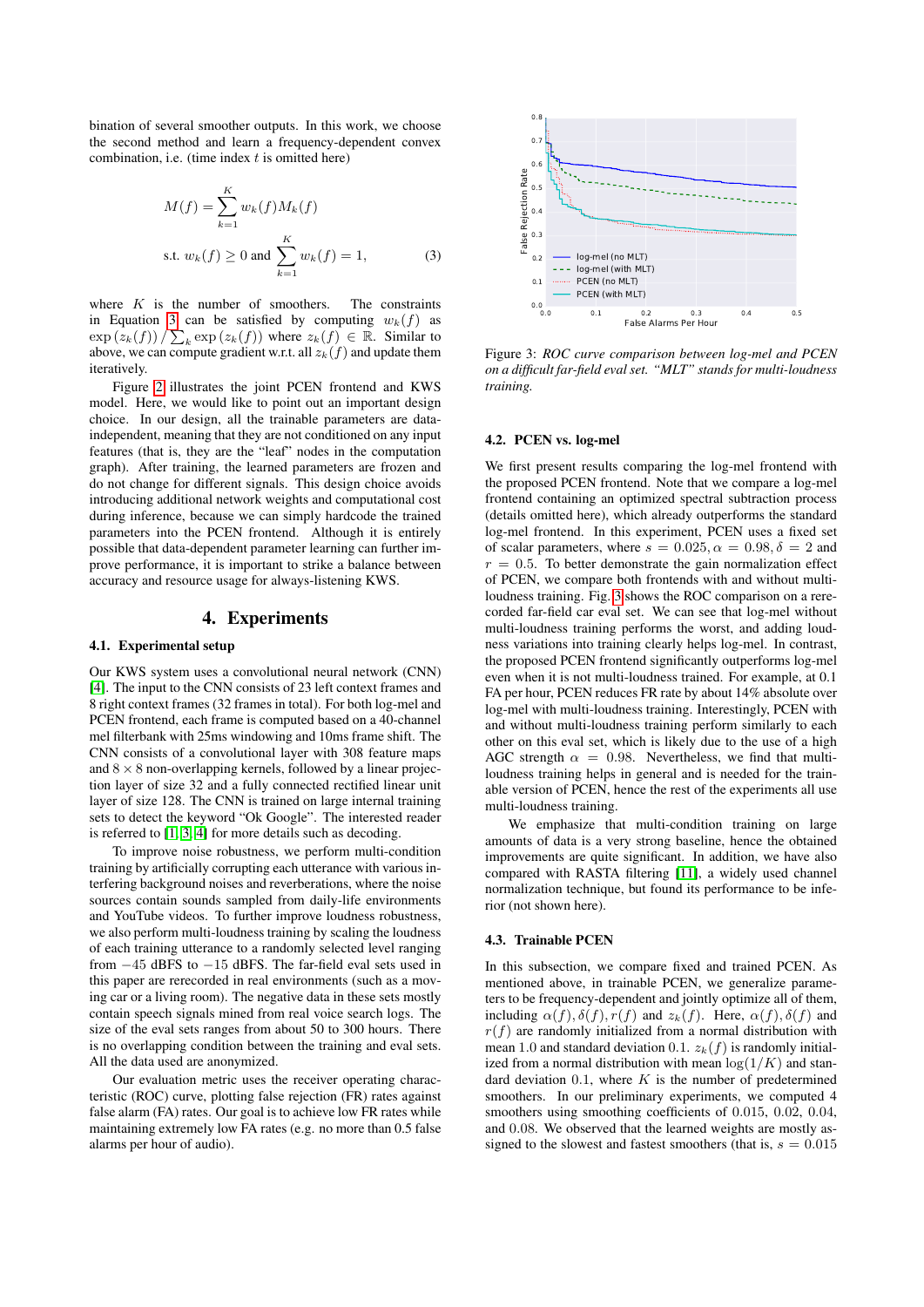<span id="page-3-0"></span>

<span id="page-3-4"></span><span id="page-3-2"></span><span id="page-3-1"></span>Figure 4: ROC curves of log-mel, fixed PCEN and trained PCEN. All models are trained with multi-loudness data.

and  $s = 0.08$ ). Therefore, we use only those two smoothers in the following experiments.

We note two training details. First, for effective training of PCEN, we found that it is important to have multi-loudness training data, such that the network can learn the importance of gain normalization. Furthermore, we found that it is helpful to bootstrap the KWS CNN layers from a pretrained PCEN model.

Figure [4\(a\)](#page-3-0) and [4\(b\)](#page-3-1) show performance comparisons on two rerecorded far-field eval sets, where the talking distances are 0.8m and 5m, respectively. We can see that the trained PCEN consistently outperforms fixed PCEN on both eval sets. Compared to the multi-loudness trained log-mel, the improvements from trained PCEN are quite significant, especially in low FA regions. An interesting question is whether the proposed frontend would actually hurt the performance in clean and near-field conditions. As can be seen in Fig. [4\(c\),](#page-3-2) both fixed PCEN and trained PCEN outperform log-mel on a large clean and near-



<span id="page-3-3"></span>Figure 5: *Learned per-channel weights of a slow (* $s = 0.015$ *) and fast* ( $s = 0.08$ ) *smoother.* 

field eval set.

#### 4.4. Learned smoother combination weights

Figure [5](#page-3-3) shows an example of the smoother combination weights learned by the joint model. Interestingly, the learned weights show an alternating pattern between frequency channels, where even-numbered channels prefer to use the slower smoother ( $s = 0.015$ ) while odd-numbered channels the faster smoother ( $s = 0.08$ ). We suspect that this pattern is likely caused by the redundancy in filterbank energy from neighboring channels. The network basically tries to alternate between different features to obtain more discriminative information. This pattern could also be tied to the specific CNN architecture used. In the future, we would like to design experiments to better understand this phenomenon.

The architecture shown in Fig. [2](#page-1-2) increases computational cost because it needs to compute multiple smoothers first. In fact, the alternating pattern can be utilized to reduce the cost. Inspired by the spiky alternating weights, we trained a new model with a single smoother but computed using alternating smoothing coefficients (the other parameters are still learned as described before). As shown in Fig. [4,](#page-3-4) the performance of the resulting model is actually very similar to the full trained one. This result has an important implication because it shows that we can achieve better performance without increasing inference-time complexity.

### 5. Discussions and Conclusions

We have introduced a new robust frontend called PCEN, where the key idea is to replace the static log (or root) compression by an AGC-based dynamic compression. PCEN is conceptually simple, computationally cheap, and easy to implement. It significantly outperforms the widely used log-mel frontend in noisy and far-field conditions.

We have also formulated PCEN as neural network layers. This formulation not only allows us to perform end-to-end training but also to generalize PCEN to have frequency- or timefrequency dependent parameters. The resulting model provides significant further improvements without increasing inferencetime complexity.

To conclude, this work represents an effort to embed signal processing components into a general-purpose neural network model, where the signal processing components can be viewed as structural regularizations. We think this is a promising future research direction.